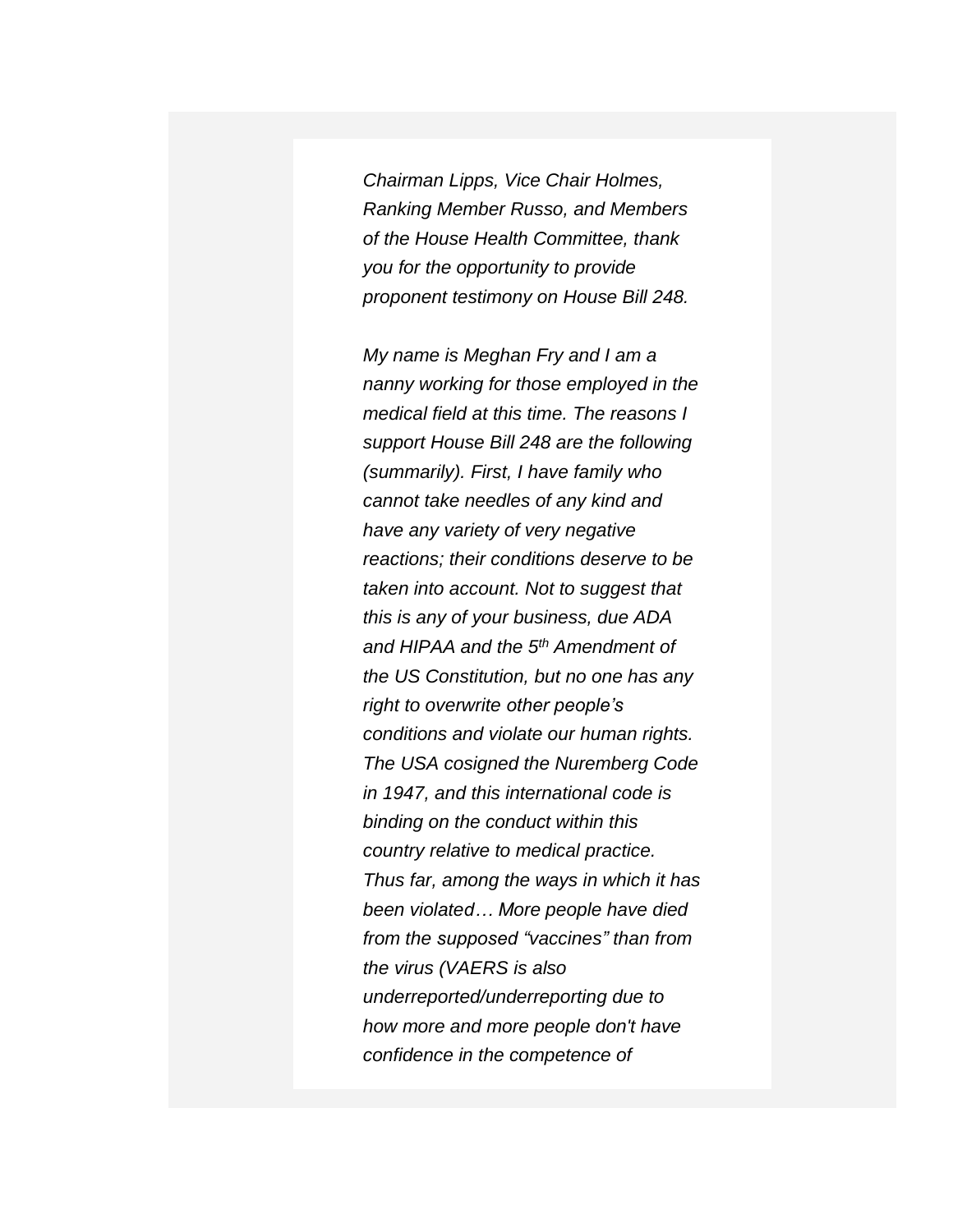*leadership in any organization or governmental body, real or perceived). The matter of vaccines has become a coercive project of between missives ranging from religious leaders to Presidential tweets to mainstream media bombardment. The development/production of this vaccine, employing the use of tissues taken from a murdered human baby, many in fact, is also egregiously morally reprehensible. The full disclosure of the ingredients within the vaccine itself is not accounted for to the public. So it goes perhaps without needing to be said that, even without any preexisting conditions making an injection not feasible medical treatment, to mandate vaccines or to require a violation of privacy in any circumstance concerning medical history would also violate the human and conscience rights of millions of human persons, including Ohioans. I support House Bill 248 because I am an American – not a Nazi/National Socialist – and I shudder to think just how much worse and consequential this alreadypresent and operational tyrannical power-play will be in the future for all human life, families and society at large if this pretense of fraudulent virtue is*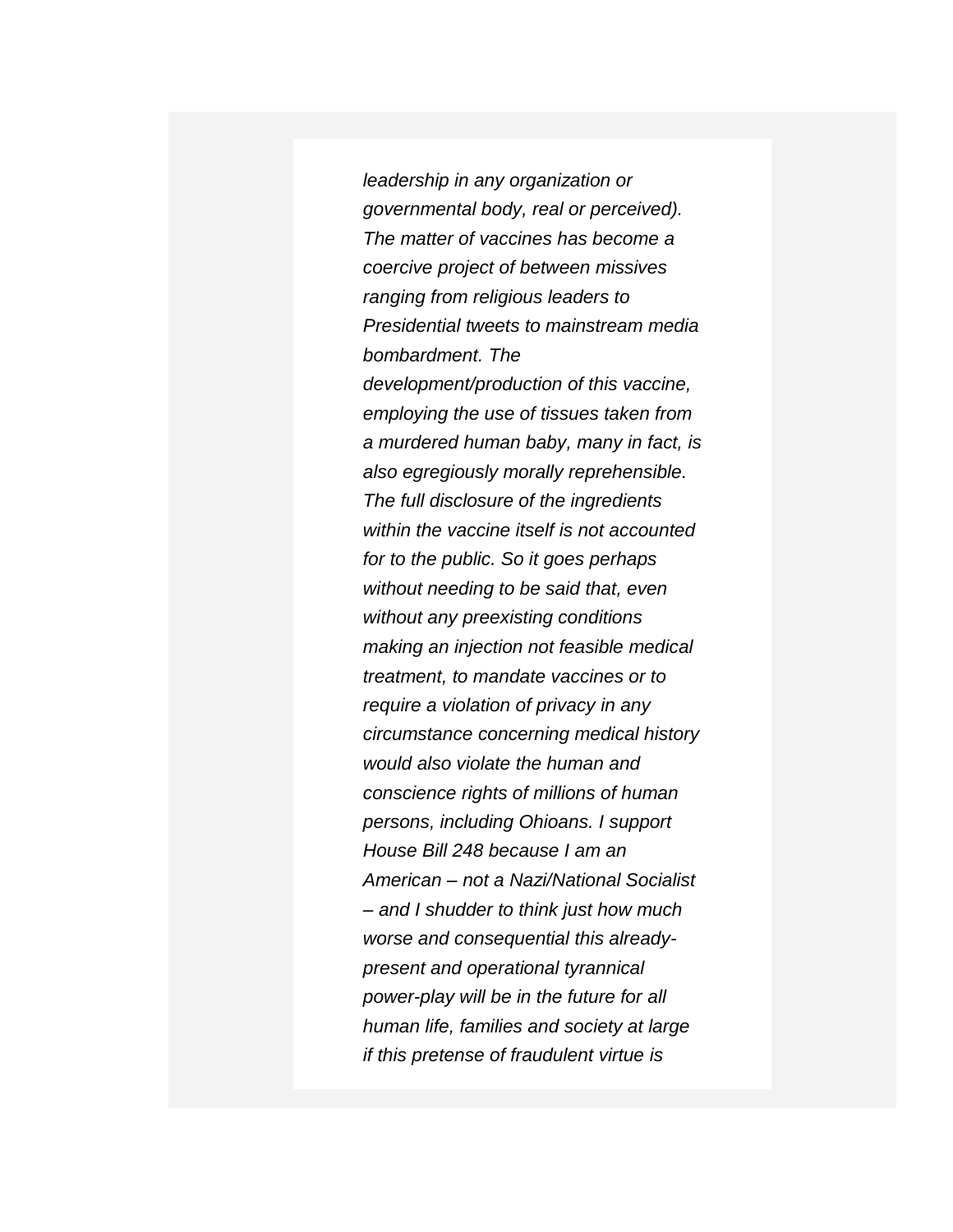*presently so permitted/enabled and emboldened from other persons to gaslight and try to bully more people into compliance. People can lie and deceive themselves and everyone's second cousin all they like, but reality will never be redefined and will always reassert itself in an immutable way regardless of the pretense and presumption of fools. A violation of human rights will always be a violation of human rights, and abuse – be it sexual, physical, verbal, emotional, spiritual, moral, financial, social, medical – will always be abuse. You representatives can either uphold the standard of justice which has already been established, or you will be responsible for its collapse and share in the guilt of all the rippling criminal enterprises to come. I know you are human. You have people you care about too. So I hope you understand the gravity of the situation and acknowledge and so treat it accordingly. "It is for freedom that Christ set us free, so do not submit again to the yoke of slavery." (Galatians 5:1) And I will say, in case it has been forgotten, that there is no happier a man to walk this earth, even if in times of tribulation, than one whose*